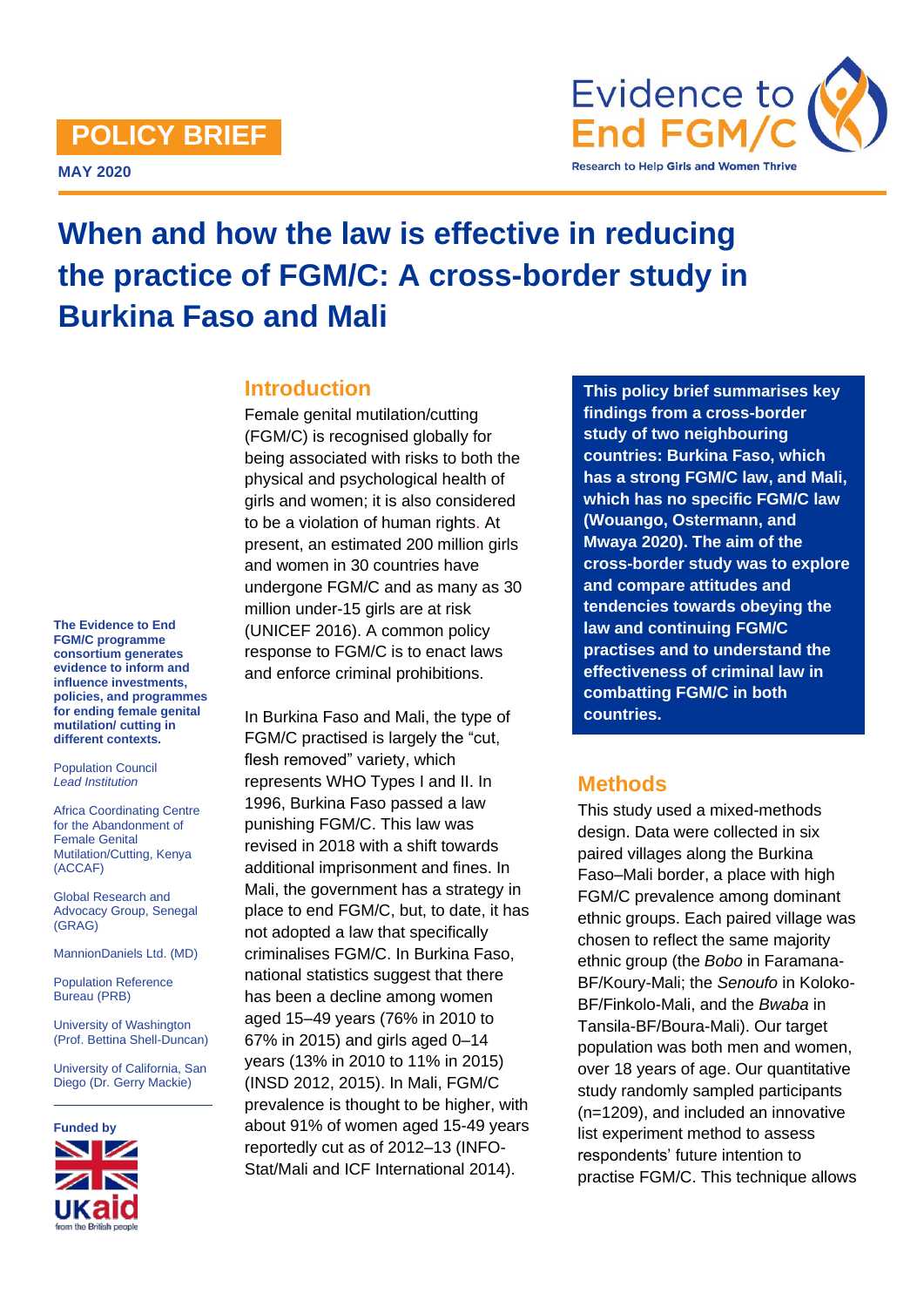researchers to ask about sensitive topics to help overcome the social-desirability bias often associated with self-reporting of socially unacceptable activities by hiding responses from the researcher and any other party.

The qualitative component of the study involved Key Informants Interviews (KIIs) (n=60) and Focus Group Discussions (FGDs) (n=24). Key informants were purposively selected from various positions within chosen communities and included community and religious leaders, local NGO representatives and government officials such as health workers, prefects, teachers, and social workers. All key informants were aged 18 years or older. FGDs were conducted among men and women of varying ages split into four groups: younger men (aged 18–34 years), older men (35 years and older), younger women (aged 18–34 years), and older women (35 years and older). Each focus group consisted of between 6–8 persons. Participants were all community members and were recruited by the qualitative team leaders with the support of community facilitators. Ethical approval was obtained from the Mali Ministry of Health, Burkina Faso Ministry of Health, and the Population Council's Institutional Review board.

## **Findings**

#### **What do participants know about the legality or illegality of FGM/C?**

The vast majority of respondents think that FGM/C is illegal (87% of all respondents in Burkina Faso and 80% in Mali). The results in Burkina Faso were consistent with previous studies (CNLPE 2006). The Mali results were surprising, in that Mali does not have a specific law that criminalises and punishes FGM/C practise. Radio was cited as the main source of information about the law in both countries for the majority of the study participants. FGM/C information on the radio is conveyed by government officials such as health workers, judges, and social workers, as well as by local NGOs and local leaders. In Burkina Faso, these actors play a key role in supporting the actions of the National Committee to Fight Against the Practice of Excision (CNLPE). The type of messaging is mainly awareness-raising through explaining the health consequences of FGM/C, informing about the law and its penalties, and the possibility of reporting cases anonymously through the "SOS excision" free hotline. For example, the media cover all mobile courts' public hearings

which makes the process well-known by the population, even those in remote areas. Additionally, the CNPLE uses the radio to explain the possibilities of repairing the after-effects of excision and obstetric fistula. Local radio is the most accessible media to people in our study areas sites because it broadcasts in the shared local language *Dioula.* Participants citing radio as the main source of information about the law in Mali may be partly explained by a cross-border diffusion of anti-FGM/C messaging from Burkina Faso.

"[…] It was said on TV and radio by doctors that girls should not undergo excision."—*Male, KII, Koury, Mali*

"There are radio broadcasts where the judge even comes to explain certain provisions of the law to the public."—Female, KII, Tansila, Burkina Faso

#### **What motivates people to obey or disobey a law prohibiting FGM/C?**

Respect for the law motivated just over half of all respondents to report obeying the laws themselves: 54% reported motivation to obey statutory law flows from a sense of legal obligation and from believing others behave similarly (54.4% in Burkina Faso and 53.6% in Mali). Also 84% of respondents in Burkina Faso and 77% in Mali stated they would NOT continue FGM/C if everyone else in their community abandoned the practise. This reinforces the importance of social norms in determining FGM/C behaviour, as highlighted by two KII respondents below:

#### **Q:** What would happen to a family that decides not to cut their daughter?

"Well, it will be a social isolation. Since you belong to a community that has its laws, and when you challenge these laws, it's like you're putting yourself out of the community. So, it's mostly that isolation, your way of seeing and doing things set you aside of the community. You have refused to follow the community rules and that's what can put you aside." *—KII, Finkolo, Mali*

"Nothing is going to happen to them in our community. Nowadays there are a lot of households where the girls under the age of 20 are not cut. There are so many girls who are in this situation now, so nothing will happen to them". *—KII, Koloko, BF*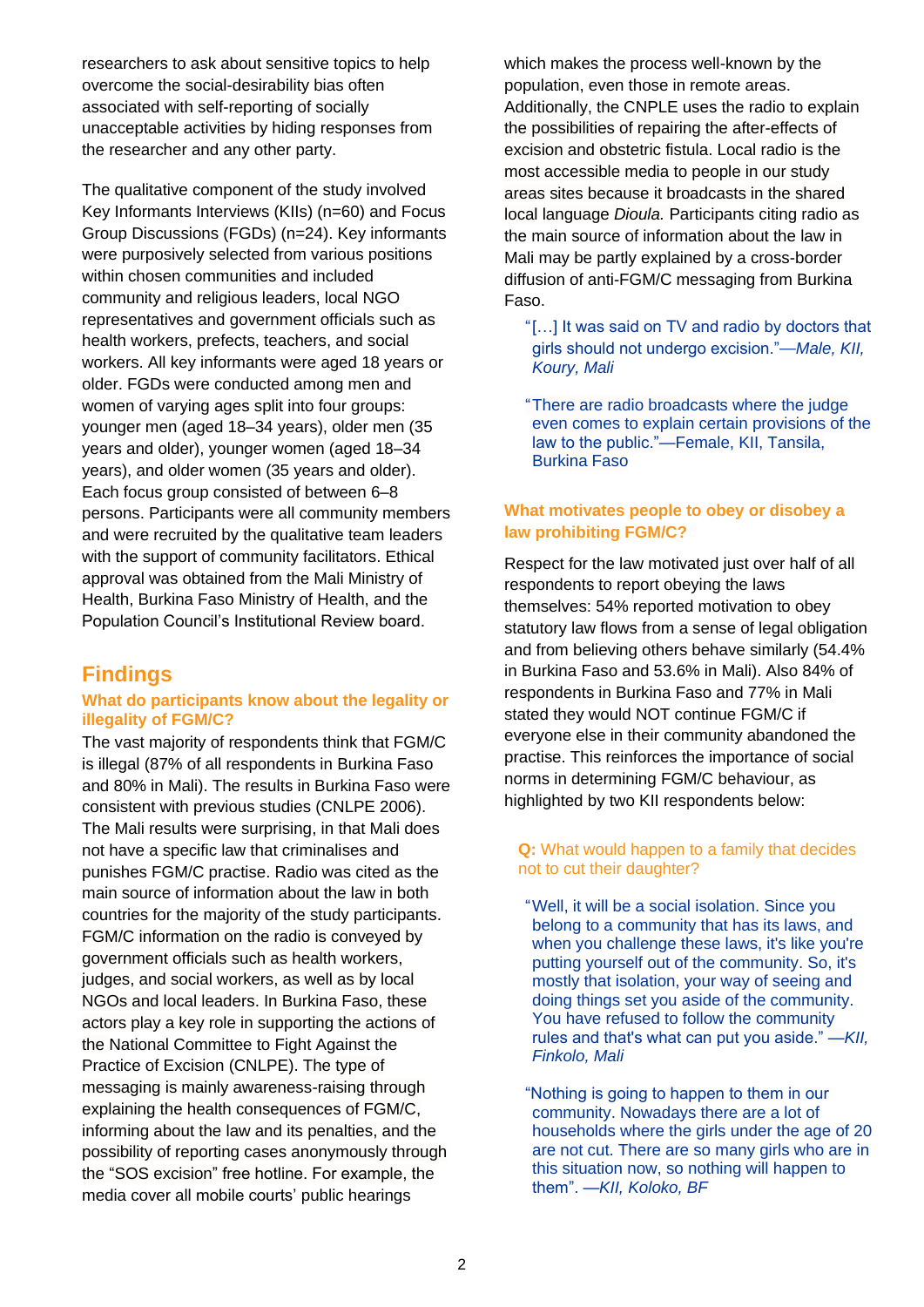#### **How has Burkina Faso's FGM/C law been implemented?**

The law has been enforced through a variety of different approaches. Mobile courts have held prosecutions and sentencing publicly within communities, cases can be reported through an SOS Excision Hotline, and there is strong collaboration among stakeholders, political will, effective communication, and awareness-raising in local languages. This multifaceted approach is possible through the strong engagement of security forces and religious and local leaders. The CNLPE in Burkina Faso has undertaken a strategy called an "approach through community leaders" which consists of engaging respected community and religious leaders to adhere to and convey the abandonment messaging. The records of their engagement and messages are shared over radio, TV, and in newspapers and on CNLPE social media webpages. For example, the Moro Naba in Ouagadougou who is the supreme king of the Mossi people in Burkina Faso is a champion for abandoning FGM/C. Messaging has also focused on the health consequences of the practise and health workers are trained and involved as key players in very remote areas. However, interventions specifically addressing cross-border FGM/C are lacking. There is no strong coordinated intervention between the two countries.

Respondents also frequently mentioned health workers as a source of their knowledge of anti-FGM/C law (in Burkina Faso), as well as of the many negative health consequences of the practise (in both countries).

- "We do not do it anymore because the doctors told us not to." *—Male, KII, Faramana, Burkina Faso*
- "I learned with the health workers who told us not to do it anymore because the law bans cutting the girls."*—Female, FGD 35+, Faramana, Burkina Faso*
- "The doctors [health workers] said on the radio and on the TV that we should not cut the girls anymore."—*Male, FGD 35+, Koury, Burkina Faso*
- "The health workers told us that cutting girls is not a good thing and to stop it. They even arrest people for that. Nowadays, some people do it secretly, for others the husband agrees, for others the husband doesn't agree." *—Female, FGD 18–34, Boura, Burkina Faso*

#### **What factors hinder FGM/C abandonment?**

Participants provided various reasons to justify FGM/C continuation*—*culture/tradition, social reasons (marriageability), perceived health benefits, pressure from elders, regulation of women's sexual desire, social sanctions such as shaming, and consequences within the community and one's reference network. Respect for culture and religion, in particular, have a significant effect on people's behaviour: some respondents believe that FGM/C is permitted by their religion (15.8% in Burkina Faso and 18.3% in Mali) and customs (20.7% in Burkina Faso and 22.5% in Mali).

FGM/C is reportedly undertaken across the Burkina Faso and Mali border (UNICEF 2016) as well as across the borders with Côte d'Ivoire, Niger, and Ghana (GRIGED 2008), hindering abandonment.

"I know that it is at the weddings that people often say that this girl is not cut. There are girls who have even been sent back to their parents because they were not cut. This means that for many parents, it is the same thing that pushed them to cut their daughters. They do not want that one day her husband repudiates her because she is not cut."—*Male, KII, Koloko, Burkina Faso*

#### **Recommendations**

The government of Burkina Faso should sustain its innovative approaches to enforcing the anti-FGM/C law including **mobile community courts** that raise awareness by condemning cutters and their accomplices publicly; a **free telephone line** to report cases, managed by security forces placed at the disposal of the SP/CNLPE; an effective lobbying and advocacy strategy through engagement of high-level **community and religious leaders**; **trainings** of the judicial actors, security agents, health workers; **community patrols** by security forces to sensitise community members; close partnerships with **national and local media** that cover all community court hearings and extensively broadcast the national anti-FGM/C activities and messaging in French and local languages; **translation of the law** into four main local languages and distributed in the communities through local organisations; commitment of former cutters through **public**